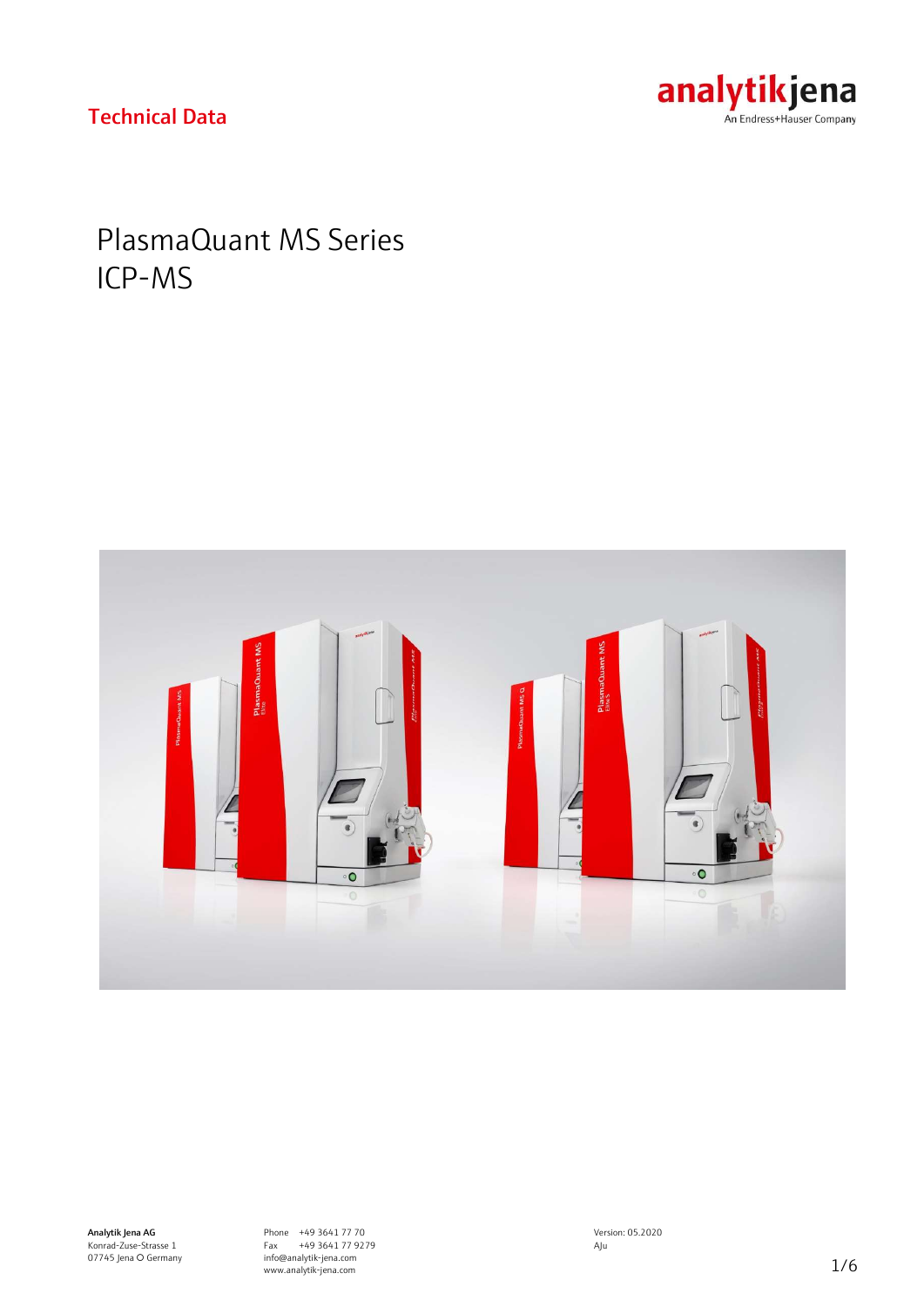

### General

Compact, benchtop inductively coupled plasma mass spectrometer (ICP-MS) with full PC control of all instrument settings and compatible accessories. It features a patented 90-degree reflecting ion optics system for superior sensitivity and innovative RF generator design that lowers operating costs by significantly reducing the amount of argon plasma gas required.

### Models

| <b>PlasmaQuant MS</b>                                          | PlasmaQuant MS Q                                            | <b>PlasmaQuant MS Elite S</b>                                                                       | <b>PlasmaQuant MS Elite</b>                           |
|----------------------------------------------------------------|-------------------------------------------------------------|-----------------------------------------------------------------------------------------------------|-------------------------------------------------------|
| For sensitive and robust<br>analysis of high matrix<br>samples | For sensitive and robust high<br>throughput analysis        | For efficient analysis of<br>demanding samples                                                      | For targeted research<br>applications                 |
| $>500$ kcps/ppb $^{115}$ ln<br>BG at 5 amu $<$ 0.5 cps         | $800$ kcps/ppb $^{115}$ ln<br>BG at 5 amu $<$ 0.7 cps<br>л. | 1100 kcps/ppb $^{115}$ In<br>BG at 5 amu $<$ 0.7 cps                                                | 1500 kcps/ppb $^{115}$ ln<br>BG at 5 amu $\leq$ 1 cps |
|                                                                | • Precision: 20 min < $3\%$ , 240 min < $4\%$               | • Plasma performance: <2% CeO <sup>+</sup> /Ce <sup>+</sup> , <3% Ba <sup>++</sup> /Ba <sup>+</sup> |                                                       |

### Device option

| Option                             | <b>Description</b>                                                                                          | PQ MS | PQ MS<br>Q | PQ MS<br><b>Elite S</b> | PQ MS<br><b>Elite</b> |
|------------------------------------|-------------------------------------------------------------------------------------------------------------|-------|------------|-------------------------|-----------------------|
| AMR                                | Adaptive mass range (AMR) for elements > 230 amu<br>(resolution > 2 amu)                                    |       |            |                         |                       |
| Nitrox upgrade                     | Additional gas addition (O2, N2) into the auxiliary gas flow<br>of the plasma to improve plasma performance |       |            |                         |                       |
| <b>Aerosol Dilution</b><br>Upgrade | Additional gas supply (Ar) to dilute sample aerosol during<br>sample introduction                           |       |            |                         |                       |

### Hardware

#### Sample introduction

| Peristaltic pump | 4 independent channels, pressure adjustable, variable pump speed 0-100 rpm                      |
|------------------|-------------------------------------------------------------------------------------------------|
| Nebulizer        | Low flow glass concentric nebulizer $-$ 400 $\mu$ L/min                                         |
| Spray chamber    | Double pass Scott-type spray chamber, Peltier-cooled with variable temperature room to -15 ℃    |
| Torch            | One-piece low-flow torch with 2.4mm id injector, optional torch with 1.5 and 0.8 mm id injector |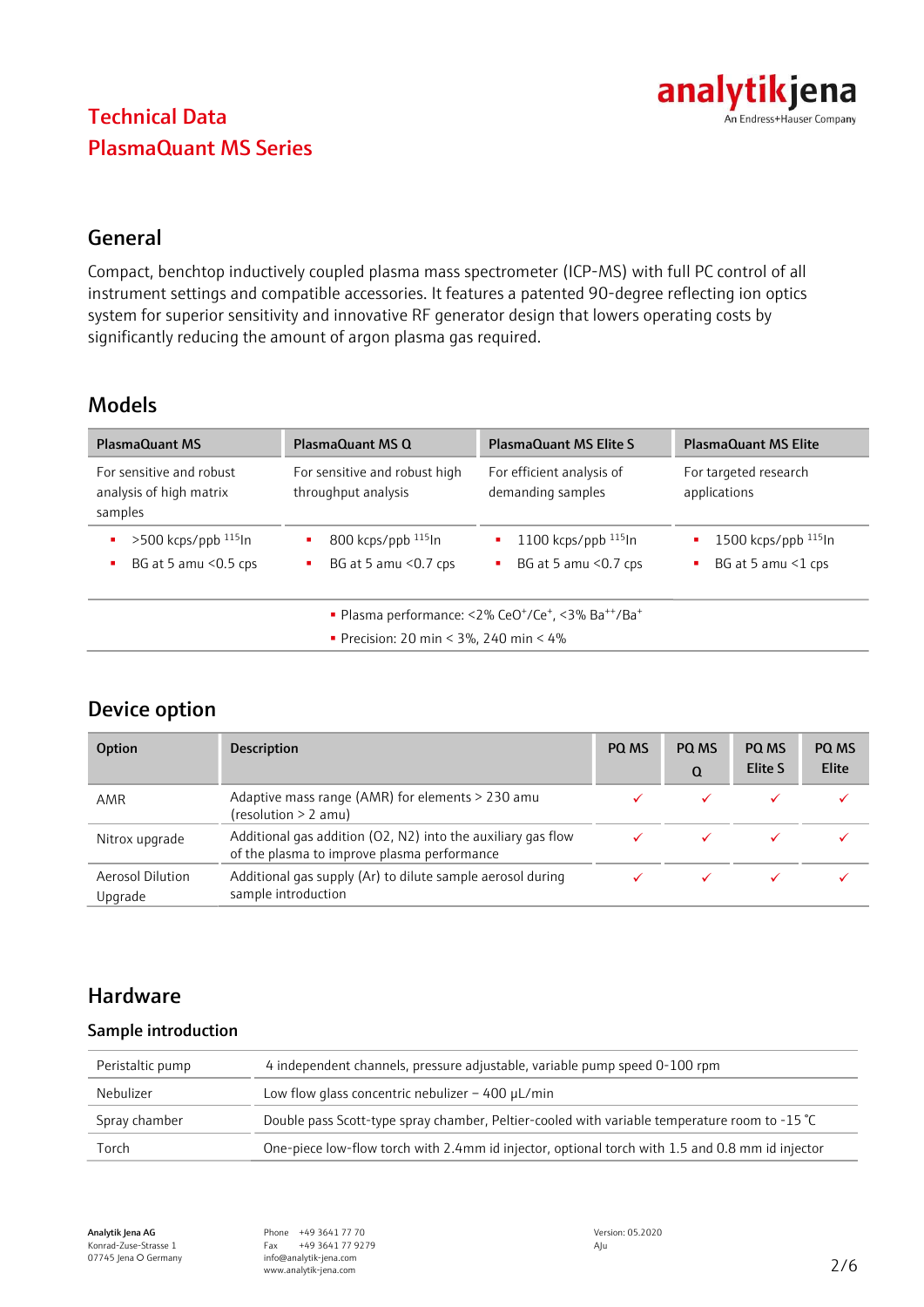

| Inert kits   | PFA sample introduction kits for low contamination during high purity analyses and for use with<br>hydrofluoric acid samples, semi-demountable torch with sapphire or platinum injector |
|--------------|-----------------------------------------------------------------------------------------------------------------------------------------------------------------------------------------|
| Organic kits | Organics and volatile organics sample introduction kits including one-piece torch with 1.5 and<br>0.8 mm id injector and solvent resistant pump tubing                                  |

#### Gas control

| Gases              | 3 plasma gases - plasma, auxiliary and nebulizer gas                          |
|--------------------|-------------------------------------------------------------------------------|
| Control            | Plasma and auxiliary gas $-$ sapphire jets, nebulizer gas $-$ MFC controlled  |
| Optional gas flows | Sheath gas flow for aerosol dilution, MFC controlled                          |
|                    | Nitrox - additional oxygen or nitrogen added to auxiliary gas, MFC controlled |

#### RF generator

| Type          | Solid-state RF generator, virtually center grounded |
|---------------|-----------------------------------------------------|
| Specification | 27 MHz. 300 V RMS                                   |
| Power range   | 300 to 1600 W, in 10 W increments, no plasma shield |

#### Plasma

| Control          | Automatic ignition and shutdown, user-customizable ignition sequence for different accessories and<br>plasma types                   |
|------------------|--------------------------------------------------------------------------------------------------------------------------------------|
| Alignment        | Automatic alignment of plasma position (X, Y and Z) for maximum sensitivity and minimum<br>polyatomic interferences                  |
| Gas requirements | Argon min. quality 4.6 (99.996%)                                                                                                     |
| Gas consumption  | 7.5 to 10.5 L/min plasma cooling gas, 1.2-2.0 L/min auxiliary gas – total gas flow 10-12.5 L/min                                     |
| Cool plasma      | Fast switching from hot to cool plasma in one method reduces plasma based spectroscopic<br>interferences for lowest detection limits |
| Maintenance      | Spacious plasma compartment for easy access and simplified routine maintenance                                                       |

#### Plasma interface

| Type          | ICP-MS interface using Sampler and Skimmer cone                                                                                                       |
|---------------|-------------------------------------------------------------------------------------------------------------------------------------------------------|
| Specification | Sampler cone orifice 1.1 mm, Skimmer cone orifice 0.5 mm                                                                                              |
| Material      | High-performance nickel cones as standard, optional high-performance platinum cones                                                                   |
| Cooling       | Water-cooled for stability including individual and independent cooling of the cones for faster warm-<br>up, improved stability, and faster cool down |
| Maintenance   | Easy access and removal of sampler and skimmer cone from simple threaded mounts                                                                       |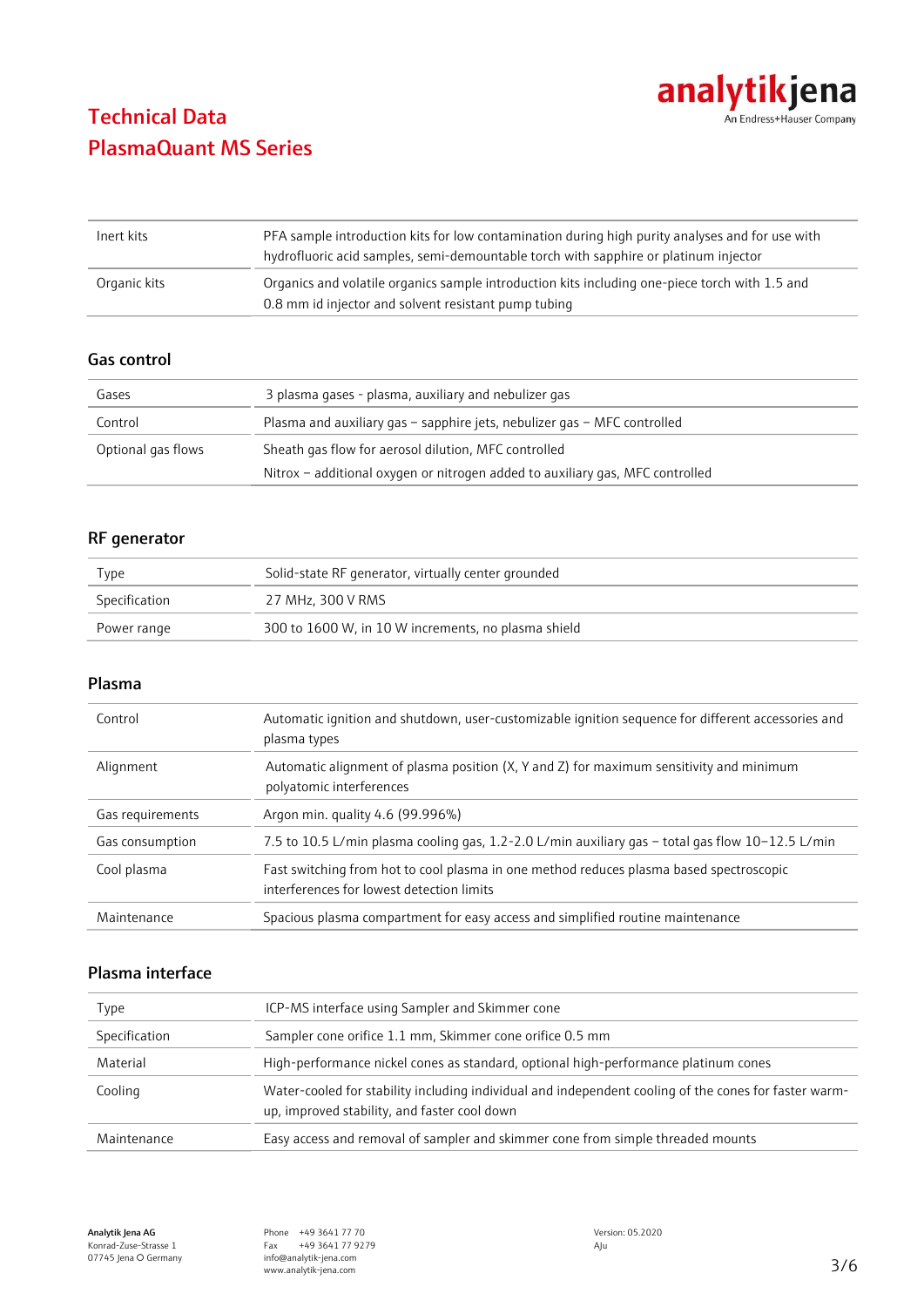

#### Interference management

| Type             | Integrated Collision Reaction Cell technology (iCRC)                                                                        |
|------------------|-----------------------------------------------------------------------------------------------------------------------------|
| Gas requirements | Hydrogen and helium, min. quality 4.6 (99.996%), Hydrogen generator possible to use for supply                              |
| Control          | Accurate control by mass flow controllers                                                                                   |
| Principle        | Injects collision and reaction gases into the plasma as it passes through the orifice of the cones                          |
| Feature          | BOOST technology increases ion transmission in iCRC reaction gas mode by applying a positive<br>voltage to the skimmer cone |
| Gas switching    | Rapid switchover between gas on and gas off, or between different collision and reaction gases                              |

#### Ion optics

| Type                     | 90 degree, reflecting ion optics system                                                                                                           |
|--------------------------|---------------------------------------------------------------------------------------------------------------------------------------------------|
| Lenses                   | Set of 3 extraction lenses to focus and shape ion beam, segmented ion mirror with 4 lenses (3 user<br>accessible for optimization)                |
| Focusing of analyte ions | Patented ion mirror for 3 dimensional focusing of analyte ions by parabolic electrostatic field<br>٠<br>to aperture of mass analyzer (quadrupole) |
|                          | Photons and neutrals pass through to the vacuum system<br>٠                                                                                       |
| Optimization             | Auto-optimization of all ion optics settings, including ion mirror, based on selected optimization<br>criteria such as signal and interferences   |
| Maintenance              | lon mirror incl. extraction lens 3 is maintenance free, easy access to extraction lens 1 and 2 for<br>cleaning without breaking the vacuum        |

#### HD Quadrupole

| RF frequency               | 3.0 MHz                                                                                                                                                           |  |
|----------------------------|-------------------------------------------------------------------------------------------------------------------------------------------------------------------|--|
| Mass range                 | 3-260 amu with 'zero blast' protection                                                                                                                            |  |
| Resolution                 | 0.5-1.2 amu, adjustable (AMR version: for m/z >230 amu resolution >2amu)                                                                                          |  |
| Scan speed                 | $5115$ amu/s                                                                                                                                                      |  |
| Dwell time                 | min. $50 \mu s$                                                                                                                                                   |  |
| Mass calibration stability | 0.05 amu per day                                                                                                                                                  |  |
| Channels per mass          | Built-in, on board multi-channel scaler provides up to 40 channels per mass                                                                                       |  |
| Technical specifications   | Precision-machined, stainless steel, round rods manufactured to micrometer tolerances and<br>٠<br>locked into ceramic mounts for a near-perfect hyperbolic field. |  |
|                            | Stainless steel construction permits determination of Hq without high memory.<br>٠                                                                                |  |
|                            | Patented curved entrance rods provide a double off-axis design and low background signals                                                                         |  |
|                            | Solid-state air-cooled power supply                                                                                                                               |  |
|                            | All voltages are fully interlocked and under PC control                                                                                                           |  |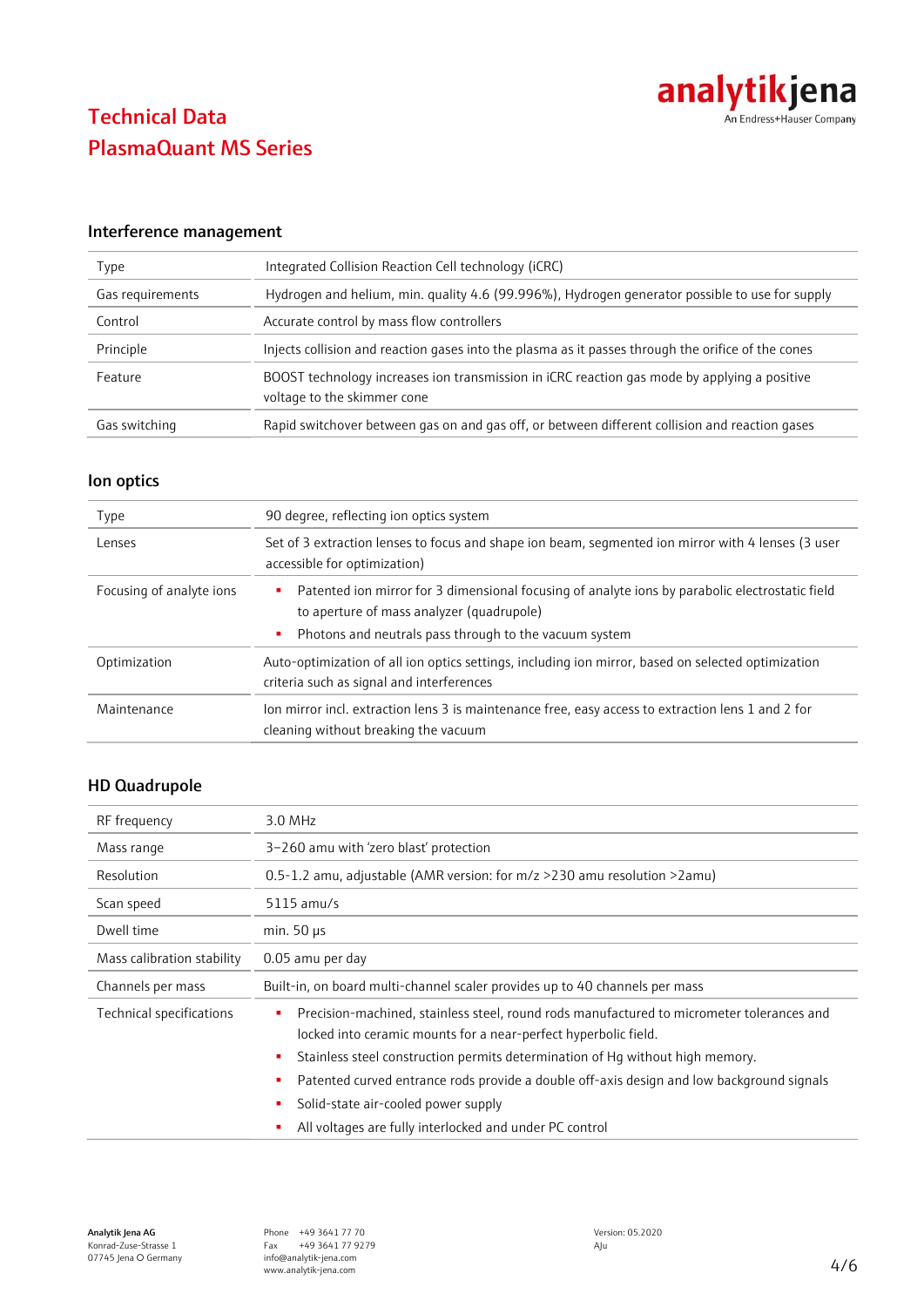

#### AD Detector

| Type                 | Discrete dynode electron multiplier (DDEM), all-digital detector, measuring dynodes mounted off-<br>axis for reduced background                             |
|----------------------|-------------------------------------------------------------------------------------------------------------------------------------------------------------|
| Dynamic range        | 11 orders linear analytical range, $0.1 - 10^{10}$ cps, all pulse counting mode                                                                             |
| Signal attenuation   | Automated or manual 2 step signal attenuation (auto, medium or high) for optimum data<br>acquisition for each individual isotope                            |
| Detector calibration | Regular calibration of attenuation factors (review at any change of detector voltage > 100 V), no<br>frequent analog-to-digital cross calibration necessary |

#### Vacuum system

|                        | <b>PlasmaQuant MS</b>                                                                                                                    | <b>PlasmaQuant MS</b> | <b>PlasmaQuant MS</b>          | <b>PlasmaQuant MS</b> |  |
|------------------------|------------------------------------------------------------------------------------------------------------------------------------------|-----------------------|--------------------------------|-----------------------|--|
|                        |                                                                                                                                          | Q                     | Elite S                        | Elite                 |  |
| Rotary pump            | Leybold SV40, vacuum line 4 m                                                                                                            |                       | Edwards XDS 46 vacuum line 4 m |                       |  |
| Turbomolecular<br>pump | 2x Pfeiffer HiPace 300 with maintenance-free ceramic bearings                                                                            |                       |                                |                       |  |
| Isolation valves       | Pneumatic vacuum isolation gate between the first and second vacuum stages, gate automatically closes<br>in the event of a power failure |                       |                                |                       |  |
| Stand-by               | Automatic standby mode if no plasma or user activity for an extended period of time                                                      |                       |                                |                       |  |
| Restart                | Automatic restart of vacuum after a power failure                                                                                        |                       |                                |                       |  |

### Data system

| Software                | ASpect MS with optional 21 CFR Part 11 compliance                                             |  |  |
|-------------------------|-----------------------------------------------------------------------------------------------|--|--|
| Instrument calibrations | Automated start-up and shut down routines incl. instrument calibrations                       |  |  |
| Methods                 | Pre-configured analytical methods                                                             |  |  |
| Quality control         | Range of preconfigured quality controls and actions, option for user defined quality controls |  |  |
| Reporting / Exporting   | Customized reports and export in prn, csv, txt, lim and cdf                                   |  |  |
| Requirements            | Operating system: PC - Windows 10 (32-Bit or 64-Bit), Windows 7, 8.1 are supported            |  |  |
|                         | PC: Graphic resolution 1280 x 1024 pixels or higher, mouse / trackball 2 USB 2.0 interface    |  |  |